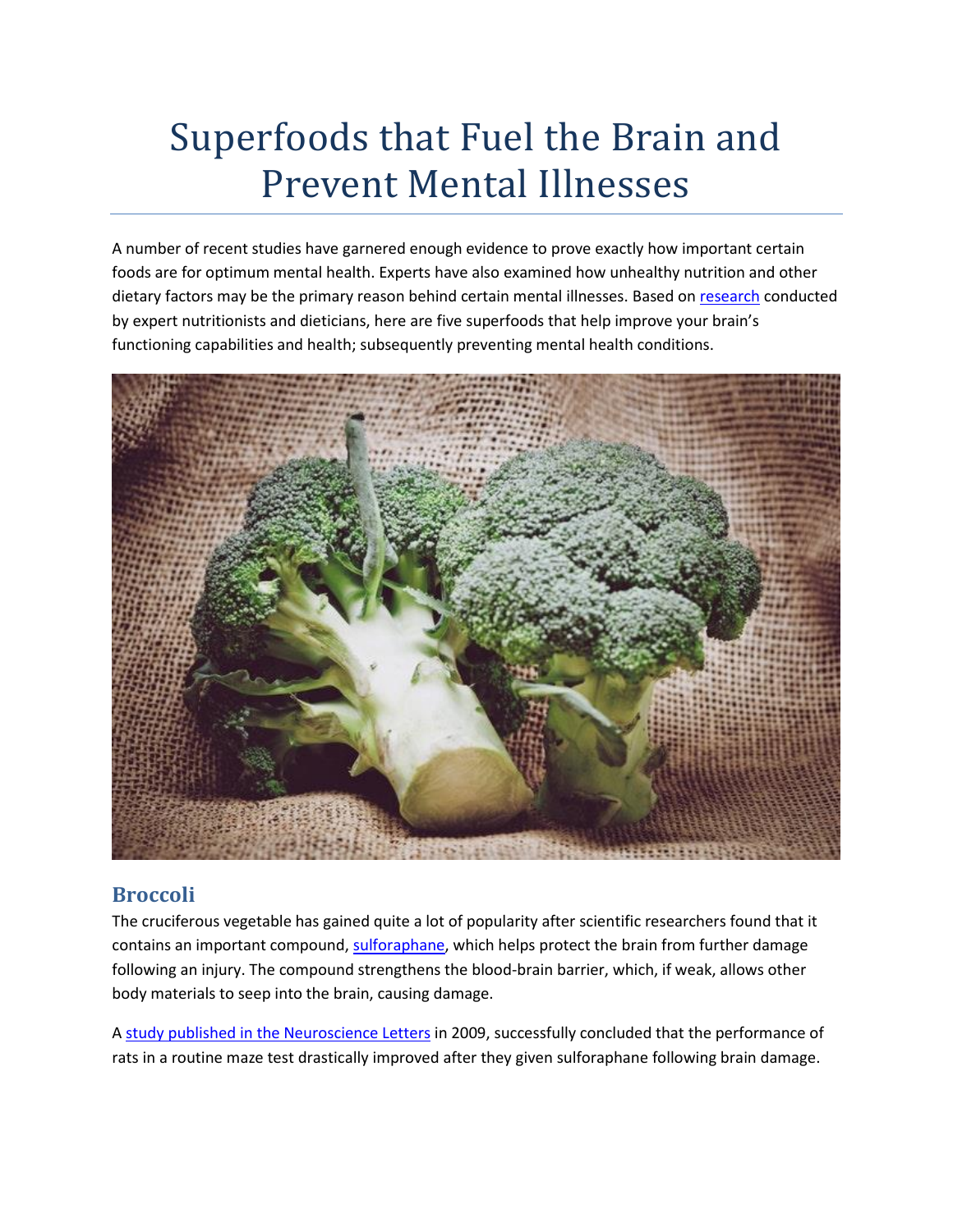### **Eggs**

While many of us consume eggs on a daily basis, primarily to gain lean muscle mass, we overlook its role in giving our brain the boost it needs to perform basic cognitive tasks. Eggs, more importantly, the yolks, are found to be one of the best sources o[f choline,](http://lpi.oregonstate.edu/mic/other-nutrients/choline) which helps create acetylcholine, a neurotransmitter



that helps you remember basic things like where you parked your car when you got to work.

#### **Walnuts**

With the highest amount of [omega-3 fatty acids](http://www.umm.edu/health/medical/altmed/supplement/omega3-fatty-acids) out of all the other nuts, walnuts have long been known to improve thinking skills and boost memory. By improving the functions of neurotransmitters, omega-3 fatty acids protect the brain and boost memory and thinking capabilities.

Apart from omega-3 fatty acids, walnuts were also found to contain magnesium and vitamin B6, which are two of the most popular minerals known to play a major a role in protecting the brain from memory loss. [Walnuts also help fight depression](https://www.ncbi.nlm.nih.gov/pubmed/22005283) and prevent the decline in brain function due to aging.

## **Blueberries**

A series of studies conducted on animals in the past, suggested a link between brain health and the consumption of berries. However, a more recent [research](http://onlinelibrary.wiley.com/doi/10.1002/ana.23594/abstract) published in the [Annals of Neurology](http://eu.wiley.com/WileyCDA/PressRelease/pressReleaseId-103275.html) found that middle-aged women with a higher intake of blueberries and other berries had a much slower